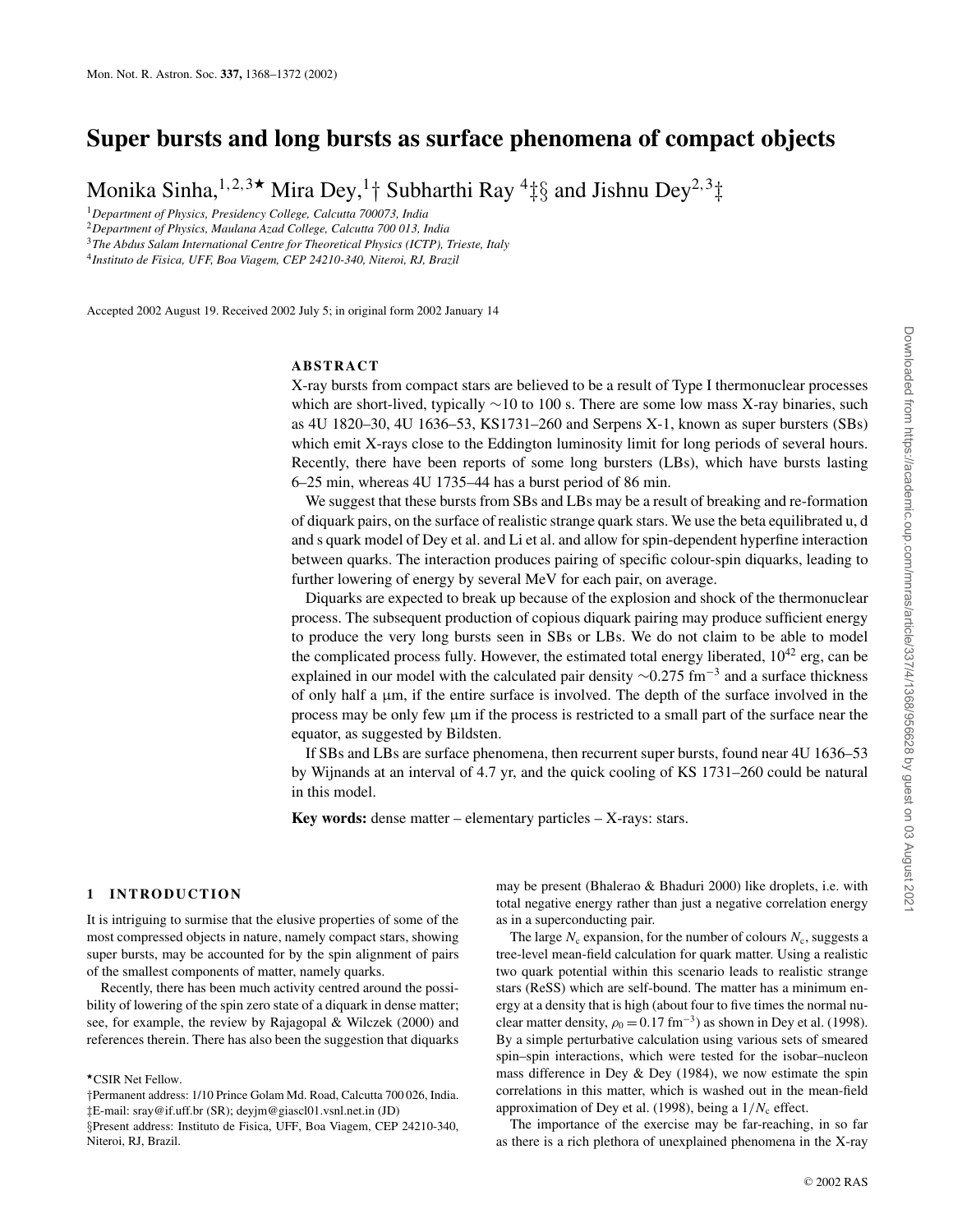emission pattern of compact stars. For example, the compact object claimed to be ReSS (Li et al. 1999a), the SAX J1808.8–3658, shows erratic luminosity behaviour and a very long burst time (Wijnands et al. 2002). The recent discovery of the compactness of RXJ 1856.5– 3754 also supports the possibility of strange stars (Drake et al. 2002).

We suggest that the structure of the surface of the star may be as important as the nature of the accretion disc variations in explaining these phenomena.

It is worth noting that, according to Kapoor & Shukre (2001), even radio pulsars are so compact that it is difficult to explain their mass and radius from neutron star models. They prefer ReSS.

### **2 THE ASTROPHYSICAL PROBLEM: SBS**

Type I X-ray bursts in low mass X-ray binary (LMXB) systems are characterized by fast rise times (of the order of seconds), long decay times (seconds to minutes), spectral softening during the bursts, and recurrence times of hours to days. In contrast, the physics behind long-lasting 'super bursts' seen recently in several stars is not yet well known. This is mostly a result of the very recent discovery of such bursts and the limited information available about them (Wijnands 2001). The first super burst was reported by Cornelisse et al. (2000) from LMXB 4U 1735–44 in 2000. Wijnands (2001) reported on two super bursts for 4U 1636–53, and Heise, in 't Zand & Kuulkers (2000) reported on super bursts for KS 1731–4260 and Serpens X-1. For 4U 1636–53, two clear super bursts have been observed, although some of the smaller flares seen might also be related to super burst phenomena (Wijnands 2001). The full explanation of type I bursts in the stars is somewhat problematic, in so far as bursts become less frequent and energetic as the global accretion rates increase, as discussed by Bildsten (2000) recently.

Spin alignment may be spoiled during the prolonged strong accretion and the shock of the thermonuclear bursts.<sup>1</sup> The realignment of the spin zero diquarks could be a very natural scenario for the super bursts; this will be a slower process, because the u, d, s quark and electron percentages are equilibrated with beta stability and charge neutrality conditions involving slower weak and electromagnetic processes. The decrease of diquark energy is a strong process and the magnitude of energy release is of the same order as that of a thermonuclear reaction (TR).

Here, we outline our suggested mechanism for super bursts. Compact stars with a high rate of accretion undergo thermonuclear bursts lasting typically up to 20 s. During the high accretion and the TR, the quark pairs (in particular the ud pairs) – bound by the shortrange spin–spin interaction – break. After a sufficiently long time (expected to vary substantially from star to star because of the statistical nature of the processes and also the variation of the surface conditions<sup>2</sup>) most of the pairs are broken. After a final TR, the pairs begin to realign.

The realignment of pairs will lead to a prolonged emission of energy, which may be transformed into X-rays leading to the super bursts. This time may also vary for the same reasons as above, thus explaining the 86-min super burst in 4U 1735–44 (Cornelisse et al. 2002), 4 h in Serpens X-1 (Cornelisse et al. 2000) and half a day in KS 1731–260 (Kuulkers et al. 2002b).

According to this scenario, there will be a link with the extreme macro physics of compact stars of sizes of the order of kilometres and masses of the order of solar masses with small diquarks paired by a short-range force of few fm and bound by few MeV. There is no time-scale limit in this model between two super bursts and we can assume that the 4.7-yr gap, between the two super bursts seen in 4U 1636–53, is the upper limit for the interval because, as a result of the erratic sampling of *Rossi X-ray Timing Explorer*/All-Sky Monitor (*RXTE*/ASM) which detected these bursts, some intermediate bursts might have been missed or partly recorded (Wijnands 2001).

4U 1820–30, which was a candidate for ReSS in Dey et al. (1998), also shows super bursts lasting 3 h, and a very interesting model has been proposed to explain this (Cummings & Bildsten 2001; Strohmayer & Brown 2001). These authors suggest that, for this particular star, which they *assume* to be a neutron star, the super bursts are a result of unstable carbon burning, the carbon possibly remaining from the ashes of a helium thermonuclear burst buried deep down (∼10 m) in an 'ocean', mixed with iron.

This is in sharp contrast to our scenario where we find enough ud quark pairs, within a depth of about  $10^{-5}$  cm of the high-density star skin, to provide the energy of the burst – estimated by Strohmayer & Brown (2001) to be  $1.4 \times 10^{42}$  erg equivalent to  $10^{47}$  MeV. The strongest constraint according to their scenario is that another such super burst should not be detected within a time-scale of less than a decade. So, if 4U 1820–30 shows another super burst within the next few months or years, the assignment of ReSS for this star (Dey et al. 1998) will find additional support from present considerations.

Thus, we find that our model provides a rather attractive alternative solution to the problem, which is also applicable to other SBs. It must be mentioned that Wijnands (2001) and Strohmayer & Brown (2001) agree that carbon burning is unlikely for 4U 1636– 53 because it seems to be a hydrogen-accreting source and carbon burning is more likely for helium-accreting sources.

In the following sections, we present our model in some detail.

#### **3 A BRIEF INTRODUCTION TO THE MODEL**

The quark (q) star model described in Dey et al. (1998), which is also the same model used here, is a realistic model of quark matter composed of three flavours, u, d and s, as well as electrons. In hadron spectroscopy, using a potential model, a realistic q–q interaction contains asymptotic freedom (short range) and confinement (long range). However, in the case of quark matter, confinement is softened by Debye screening which diminishes the attractive long-range part. The effect of this screening increases with density so that deconfinement is further enhanced at high densities.

Another very important consideration is the quark masses. The general belief is that chiral symmetry tends to be restored at high density, which means that quarks become lighter. The density dependence of quark masses, therefore, is a reflection of the chiral symmetry restoration (CSR) of quantum chromodynamics (QCD) at high density. Alternatively, it can be represented as a density dependence of the strong coupling constant using simple Schwinger– Dyson techniques. We refer the interested reader to Ray, Dey & Dey (2000). The density dependence of quark masses, in this model, is taken care of by the ansatz

$$
M_i = m_i + M_Q \text{sech}\left(\nu \frac{\rho_B}{\rho_0}\right), \qquad i = u, d, s \tag{1}
$$

where  $\rho_B = (\rho_u + \rho_d + \rho_s)/3$  is the baryon number density,  $\rho_0 =$ 0.17 fm<sup>-3</sup> is the normal nuclear matter density, and  $\nu$  is a parameter.

 $1$  Or the conversion of the normal accreting matter into strange matter if one prefers the other scenario for the short initial burst (Bombaci & Datta 2000).  $2$  This time interval may be a few minutes [e.g. 6–25 min for the 10 super bursts observed in GX  $17 + 2$  (Kuulkers et al. 2002a)] or several years [e.g. 4.7 yr as in 4U 1636–53 (Wijnands 2001)].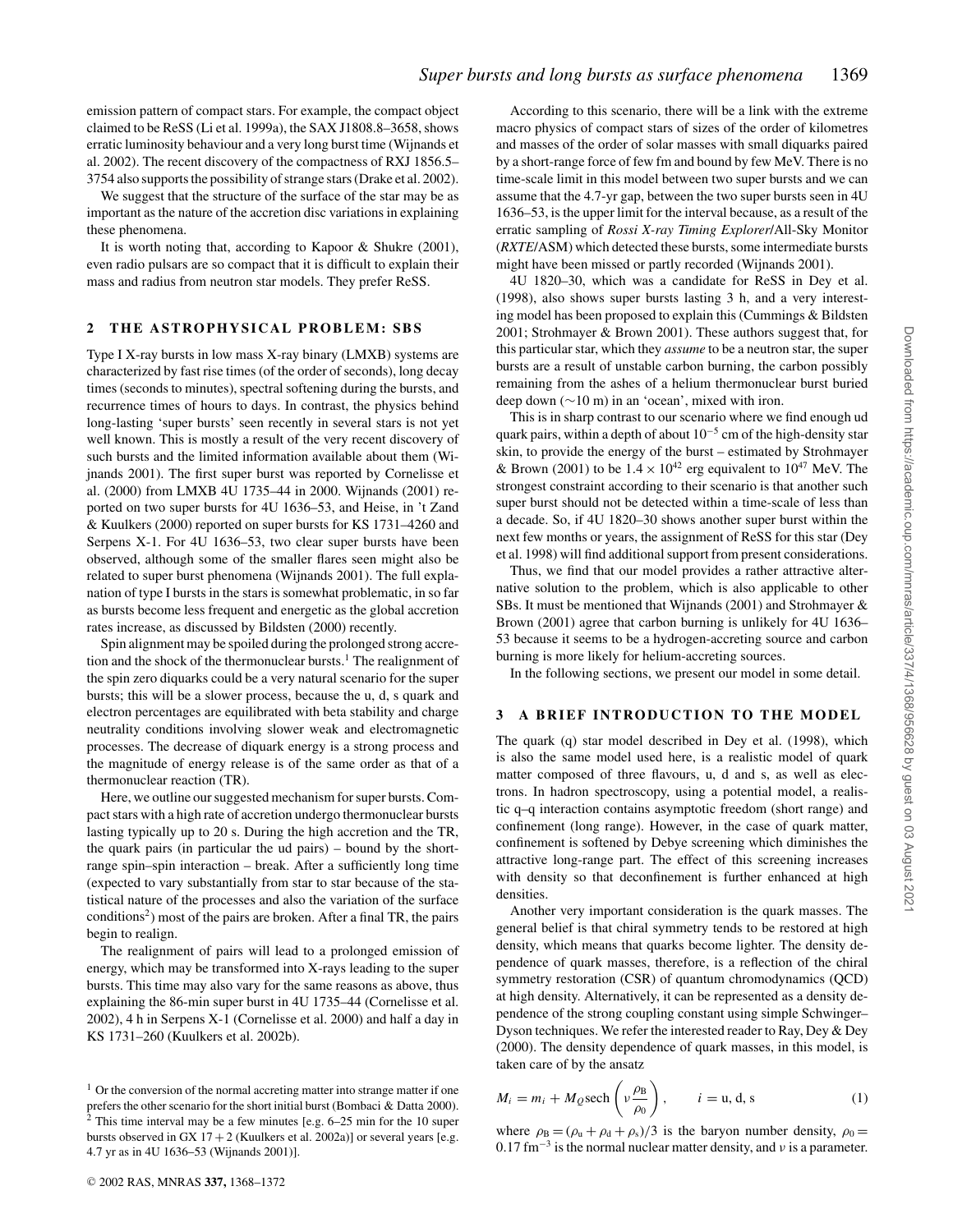**Table 1.** Properties of the maximum mass strange star configuration obtained for different forms for CSR:  $M<sub>G</sub>$  is the gravitational (maximum) mass,  $R$  is the corresponding radius,  $n_c$  is the central number density, and  $\rho_c$  is the central mass density. Our EOS for different choices of parameters are denoted as follows:  $(\cos 1)v = 0.333$ ,  $\alpha_0 = 0.20$ ; (eos3)  $\nu = 0.286$ ,  $\alpha_0 = 0.20$ . The reference for the binding per baryon B.E./A is 930.6 MeV for Fe<sup>56</sup>.

| EOS      | $M_{\rm G}$   | R    | $n_{c}$     | $\rho_{\rm c}$                | B.E.A |
|----------|---------------|------|-------------|-------------------------------|-------|
|          | $(M_{\odot})$ | (km) | $(fm^{-3})$ | $(10^{14} \text{ g cm}^{-3})$ | MeV   |
| eos1     | 1.437         | 7.06 | 2.324       | 46.90                         | 888.8 |
| $\cos 3$ | 1.410         | 6.95 | 2.337       | 48.19                         | 844.6 |

At high  $\rho_B$ , the quark mass  $M_i$  falls from its constituent value  $M_Q$ to its current one  $m_i$ , which we take to be (Dey et al. 1998):  $m_u = 4$ MeV,  $m_d = 7$  MeV,  $m_s = 150$  MeV, with  $M_Q \sim 310$  MeV. Possible variations of the CSR can be incorporated in the model through ν.

With these two ingredients (along with the constraints of betaequilibrium and charge neutrality) it is found that energy per baryon is lower than that of <sup>56</sup>Fe and has a minimum at a density of about four to five times the normal nuclear density  $\rho_0$ . This is a relativistic mean-field calculation with a central potential (screened Richardson potential) where only the Fock term contributes. Thus, strange quark matter is, itself, self-bound by strong interaction. The energy density and pressure of this matter lead to a strange quark star through the Tolman–Oppenheimer–Volkoff (TOV) equation with mass and radius depending on the central density of the star.

Equations of state obtained for two different values of  $\nu$ , which we call eos1 and eos3, lead to different maximum masses of the stars and their corresponding radii (Table 1). Table 1 also gives the energy/baryon of the strange quark matter to be compared with that of  $56Fe$ .

The surface of the star starts at this high density of about four to five times the normal nuclear density  $\rho_0$ . The density inside the star can be larger, with the limit being ∼15 times at the core when gravitational instability sets in. Thus, at the surface there are massive quarks (about 100 MeV for u, d and 250 MeV for s) whereas at the centre of a massive star with density ∼10 to 15 times the normal density  $\rho_0$  the masses approach the current quark masses 4, 7 and 150 MeV for u, d and s, respectively).

#### **4 THE SPIN–SPIN POTENTIAL**

The  $\Delta$  isobar is an isospin 3/2 of the spin-3/2 excitation of the nucleon seen at about 1232 MeV. To calculate the isobar–nucleon mass difference (of about 300 MeV) we need a finite-range spin–spin interaction. Indeed, the quark–quark interaction also has a spindependent component, which can be obtained either from the onegluon exchange between quarks or from the instanton-induced interaction. This part of the potential is of delta-function range, which can be transformed to a smeared potential by introducing the idea of either a finite glue-ball mass or a secondary charge cloud screening as in electron physics (Bhaduri, Cohler & Nogami 1980).

The essential idea is to obtain a smeared Gaussian potential with a renormalized strength. The smearing and the strength can be obtained by fitting them to observables, such as nucleon– $\Delta$  mass splitting, and the magnetic dipole transition from  $\Delta$  to nucleon. We borrow the allowed sets from Dey & Dey (1984).

The form of the potential is given as

$$
H_{i,j} = -\frac{2\alpha_s \sigma^3}{3m_i m_j \pi^{1/2}} (\lambda_i \lambda_j) (S_i S_j) \exp \left(-\sigma^2 r_{ij}^2\right).
$$
 (2)

**Table 2.** Parameters of the Gaussian potential.

| Sets           | $\alpha_{s}$ | $\sigma$ $\rm (fm^{-1})$ |  |  |
|----------------|--------------|--------------------------|--|--|
| 1              | 0.50         | 6.00                     |  |  |
| 2              | 0.50         | 4.56                     |  |  |
| 3              | 0.87         | 6.00                     |  |  |
| $\overline{4}$ | 0.87         | 2.61                     |  |  |
| $\overline{5}$ | 1.12         | 6.00                     |  |  |
| 6              | 1.12         | 2.03                     |  |  |
|                |              |                          |  |  |

The factor  $\sigma^3/\pi^{1/2}$  normalizes the potential. In this equation,  $\alpha_s$  is the strong coupling constant, and the *m*, λ and *S* are the mass, colour matrix and spin matrix for the respective quarks.

For u, d quarks, Dey & Dey (1984) found that this gives  $\sigma$  varying from 6 to 2.03 fm<sup>-1</sup> for a set of  $\alpha_s$  from 0.5 to 1.12. The parameters we have used are given in Table 2.

It is found that diquark binding depends strongly on the strength and range of spin–spin interaction, which are interconnected via hadron phenomenology. This is irrespective of whether it is deduced from a Fermi–Breit inter-quark force or an instanton-like four fermion interaction, as discussed, for example, in Rajagopal & Wilczek (2000).

### **5 THE EFFECT OF THE POTENTIAL ON DIQUARKS**

The antisymmetry of the flavour symmetric diquark wavefunction requires that, while the space part is symmetric, the diquark must be either in a spin-singlet and colour-symmetric (6) state, or in a spin-triplet and colour-antisymmetric  $(\bar{3})$  state. In both cases, the spin–spin force is repulsive<sup>3</sup> and pair formation is inhibited.

For flavour antisymmetric diquarks, however, the situation is the opposite. The colour-symmetric 6 configuration is associated with the spin triplet so that  $(\lambda_i \lambda_j)(S_i S_j) = 1/3$  and the colourantisymmetric state  $(3)$  goes with the spin-singlet state, giving  $(\lambda_i \lambda_j)(S_i S_j) = 2$ . With the overall negative sign in the potential equation (2), these channels produce attraction. Hence there is a probability, for example, for u, d quarks to pair up predominantly in the spin-singlet state. The effect of this can be found easily in our model, because we know the distribution of the u, d and s quarks in the momentum space and their Fermi momenta are uniquely determined from precise and lengthy calculations satisfying beta stability and charge neutrality.

In addition to the spin-colour contribution, the potential equation (2) is evaluated in the momentum space

$$
\frac{1}{4\pi^3 3x\rho_0} \frac{\alpha_s \sigma^2}{3m_i m_j} \int f(k) k_i^2 k_j^2 dk_i dk_j d\cos(\theta)
$$
 (3)

where  $x\rho_0$  is the density at the star surface where the energy per baryon is minimum ( $x = 4.586$  and 4.014 for eos1 and eos3):

$$
f(k) = \frac{1 - \exp\left(\frac{-k^2}{\sigma^2}\right)}{k^2} \tag{4}
$$

and

$$
k^{2} = \frac{k_{i}^{2} + k_{j}^{2}}{4} - \frac{k_{i}k_{j}\cos(\theta_{ij})}{2}.
$$
 (5)

It should be noted that Fermi momenta for u, d and s particles are different. Thus, the contribution of a specific diquark in the energy

<sup>3</sup> Private communication, R. K. Bhaduri.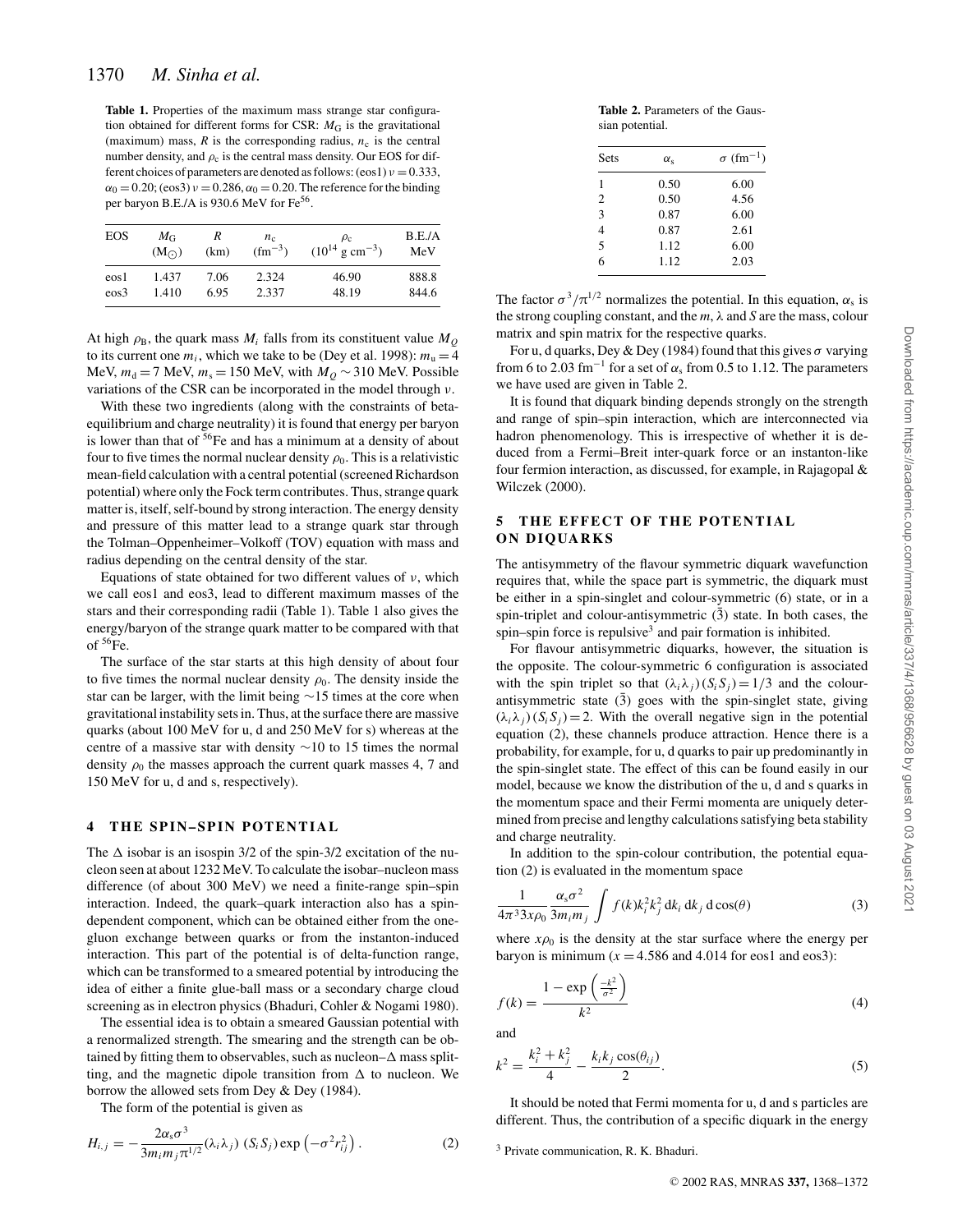

**Figure 1.** The figure shows the similarity between the spherical Bessel function and the appropriate oscillator wavefunctions. The top pair of curves correspond to  $cos(\theta) = 1$  in equation (5) and the bottom curves to  $cos(\theta) = -1$ . The oscillator in both cases is the upper curve of the pair. The values of relative *k* are 0.75 and 0.82 fm−<sup>1</sup> , respectively. At such relatively large momenta, very little angular dependence is seen.

**Table 3.** Integrated values for the pairing energy [equation (2)] for different pairs of spin-singlet (colour  $\bar{3}$ ) states in MeV. For the spintriplet (colour 6) state, the energies will be six times less.

| <b>EOS</b> | Sets           | $\alpha_{s}$ | $\sigma$    | Diquark type |         |         |
|------------|----------------|--------------|-------------|--------------|---------|---------|
|            |                |              | $(fm^{-1})$ | ud           | ds      | su      |
| $\cos 1$   | 1              | 0.50         | 6.00        | $-3.84$      | $-1.45$ | $-1.23$ |
|            | $\overline{c}$ | 0.50         | 4.56        | $-3.79$      | $-1.44$ | $-1.22$ |
|            | 3              | 0.87         | 6.00        | $-6.68$      | $-2.53$ | $-2.22$ |
|            | $\overline{4}$ | 0.87         | 2.61        | $-6.22$      | $-2.37$ | $-2.02$ |
|            | 5              | 1.12         | 6.00        | $-8.59$      | $-3.25$ | $-2.76$ |
|            | 6              | 1.12         | 2.03        | $-7.59$      | $-2.89$ | $-2.48$ |
| $\cos 3$   | 1              | 0.50         | 6.00        | $-3.87$      | $-1.40$ | $-1.15$ |
|            | $\overline{c}$ | 0.50         | 4.56        | $-3.83$      | $-1.39$ | $-1.17$ |
|            | 3              | 0.87         | 6.00        | $-6.74$      | $-2.44$ | $-2.06$ |
|            | $\overline{4}$ | 0.87         | 2.61        | $-6.32$      | $-2.29$ | $-1.95$ |
|            | 5              | 1.12         | 6.00        | $-8.68$      | $-3.14$ | $-2.65$ |
|            | 6              | 1.12         | 2.03        | $-7.74$      | $-2.82$ | $-2.40$ |

can be simply the integral (3) and the colour spin factor. However, the maximum contribution is around the Fermi surface (see Table 3).

Note that there is a difference between this energy and the conventional pairing, where the effect of a long-range potential is a shift that is found by solving the gap equation. This is more like a correlation energy for some of the paired diquarks in the flavour antisymmetric state. The possibility of this kind of correlation arises from the similarity (Fig. 1) between oscillator wavefunctions typical for bound states and spherical Bessel functions typical for scattering, for small distances.

Table 3 shows that the variation of the correlation energy is significant when different sets for the smearing in the spin–spin potential are chosen. The variations of eos1 and eos3 are comparatively unimportant.<sup>4</sup> We also see that the ud pairing correlation energy is substantially larger than that of the other pairs, su and ds.

Let us recall that the energy per baryon is 888.8 MeV with eos1 and 844.6 MeV with eos3, compared to 930.4 MeV for <sup>56</sup>Fe matter. We can see that, even in the preferentially ordered spin-singlet state, there are only a few MeV extra binding on average for every diquark, compared to a positive energy of several hundred MeV.

However, we should not forget that, in a TR, every fusion produces energy which is precisely of this order. On the other hand, a TR is fast, and it must take a long time to establish a stable high density of about 4.5 times  $\rho_0$  and to retrieve the ordering of the diquarks after a TR. If it is established that the concerned stars are indeed strange stars and the diquark pairing is the phenomenon responsible for long-lasting bursts, then we could claim a link between the smallest quarks and the densest stars, as has been pointed out previously (Ray et al. 2000).

#### **6 CONCLUSIONS AND SUMMARY**

Our calculations teach us the following:

(1) There are antisymmetric diquark states for dissimilar quark pairs in the spin parallel and antiparallel states with an attraction six times stronger for the latter compared to the former. But the magnitude of the attraction depends strongly on the form of the interaction, even when the interaction is fitted to observables such as the standard isobar–nucleon mass difference.

(2) However, the six parameter sets that we have considered all show an attraction of a few MeV so that it is comparable to other strong interaction phenomena such as the energy release per particle in a thermonuclear burst. Because our model consists of realistic strange stars with quarks at the surface and not in the interior as in hybrid neutron stars, there is bound to be an observable surface phenomenon. Indeed we find a surface thickness of half a micron to liberate the estimated energy,  $10^{42}$  erg (Strohmayer & Brown 2001).

(3) The interaction producing a coloured diquark in the spin-zero state, for example, is a strong one and its overall effect is the decrease of energy by 2–7 MeV. Once the pairs are misaligned as a result of high-level accretion of some binary stars and subsequent violent thermonuclear reactions (lasting typically for ∼20 s), their recombination may provide bursts over several hours with the energy release estimated to be large. The crucial fact is that the recombination time-scale is long, because the strong interaction pairing process is supplemented by beta equilibrium and charge neutralization, which are slower weak and electromagnetic processes. The number of pairs is shown to be right to produce the estimated energy release for 4U 1820–30.

(4) The alternative to this calculation is to consider the full 16 component Dirac wavefunction for the diquark in a manner performed by Crater & van Alstine (1984) using the Dirac constraint method for the two-body Dirac equation. This is clearly beyond the scope of the present paper, which is concerned more with phenomenology. In such a calculation, the effect of the spin–spin force will be manifest in the mean-field level with more complicated spin wavefunctions but we are not sure if such states can be used to generate solutions of the TOV equations.

In summary, we suggest that the super bursts (sometimes repeated), lasting many hours, may be a result of the breaking of dissimilar quark pairing in a specific coloured state in strange quark stars, following conventional quick thermonuclear bursts and their subsequent recombination. If strange stars are confirmed from astro-phenomenology, such considerations may prove to be very useful.

<sup>4</sup> As stated before, these EOS differ only by one parameter, which controls the chiral symmetry restoration for the quark masses at high density (Dey et al. 1998).